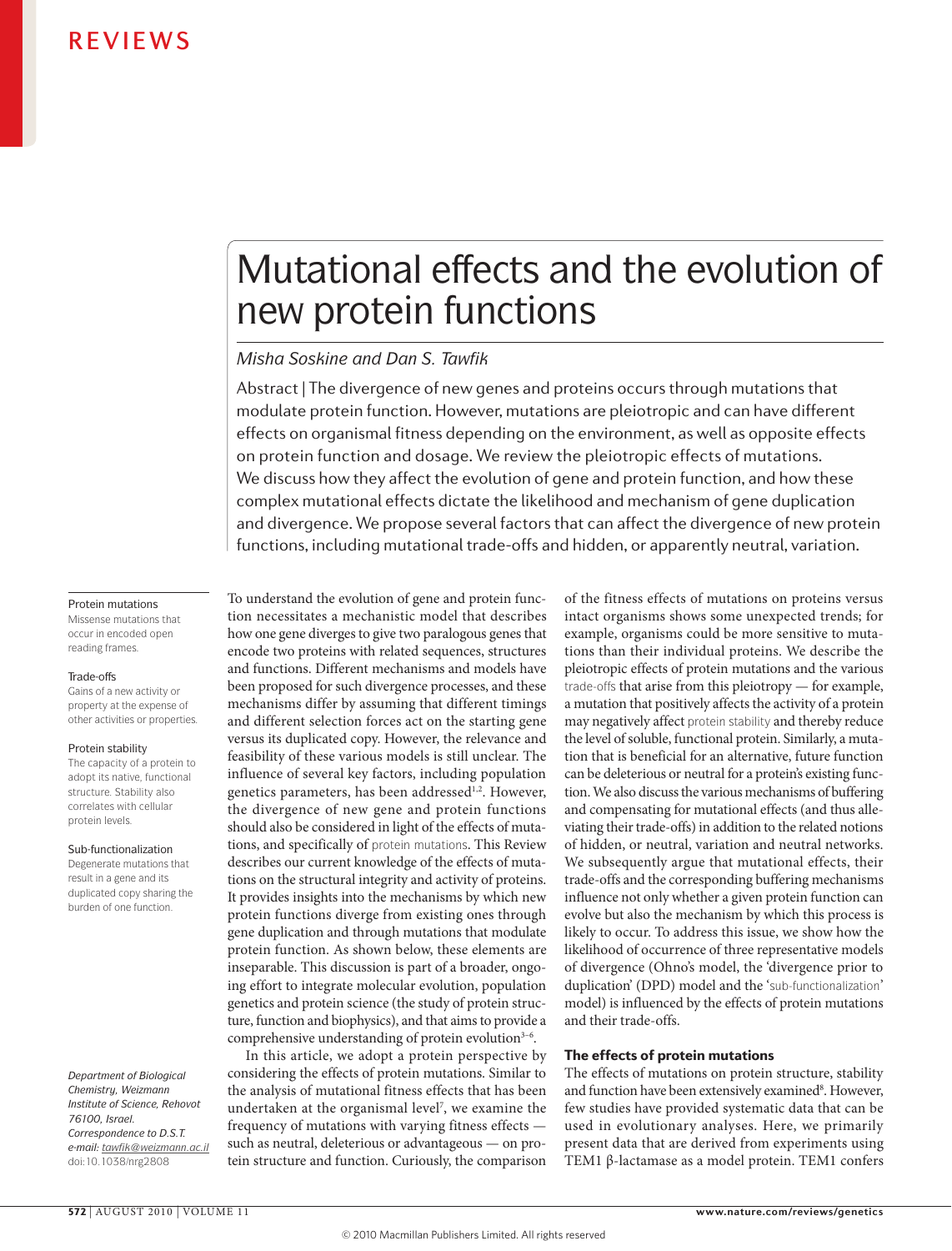

**the existing one. a** | Protein fitness (W<sub>p</sub>) rapidly declines when random mutations accumulate under no selection. Figure 1 | **Rapid fitness declines result in increased likelihood of a new function emerging under selection for**  *Wp* corresponds to the fraction of TEM1 genes that are able to confer growth to *Escherichia coli* under a given concentration of the antibiotic ampicillin. W<sub>p</sub> was measured for populations evolved by drift, each carrying a different average number of mutations per gene (*n*). The measurement was performed under two conditions: wild-type-like levels of antibiotic resistance (2,500 mg/L ampicillin; in blue), and a 200-fold lower resistance level (12.5 mg/L ampicillin; in red). At wild-type levels, fitness decline is very rapid, and accumulation of >10 mutations per gene results in non-functionalization of ≥99% of the mutated genes. However, a substantially higher fraction of functional genes is maintained at a lower level of fitness (12.5 mg/L ampicillin). Data were fitted to exponential decays: W<sub>p</sub> = e<sup>-a\*n</sup>, in which α is the fraction of deleterious mutations10. At the low fitness level (12.5 mg/L ampicillin; in red), the decay is steeper than exponential owing to negative epistasis mediated by a margin of protein stability that buffers the effect of the first mutations<sup>6,10</sup>. **b** | The likelihood of acquiring a new function under no selection versus under selection for the existing function. Plotted are the measured frequencies of TEM1 variants exhibiting a new function in gene populations with increasing average numbers of mutations (n)<sup>11</sup>. Libraries that were drifted under no selection are shown in red (as in part **a**; corresponding to Ohno's model, FIG. 4) and TEM1 genes drifted under selection for the existing function are in blue (the 'divergence prior to duplication' model, FIG. 4). Selection on ampicillin served as the purifying selective regime for the original penicillinase function, and cefotaxime resistance modelled the acquisition of a new enzymatic specificity. The lines represent a fit to a model indicating that the frequency of new-function mutations is similar under both regimes ( $\sim$ 1.3 x 10<sup>-3</sup>). However, the fraction of deleterious and non-functionalization mutations under purifying selection ( $\alpha$  = 0.14) is much smaller than under no selection ( $\alpha$  = 0.36)<sup>11</sup>.

### Negative epistasis

The combined effect of mutations being more deleterious than expected from their individual effects.

### Protein fitness

Levels of physiological function exerted by a given protein variant under a certain selection pressure

#### Non-functionalization

The complete inactivation of a gene or protein by highly deleterious mutations.

### Neo-functionalization

The divergence of a duplicated gene or protein to execute a new function.

# **ΔΔ**G

The stability difference for a protein variant versus its wild-type reference (ΔΔG > 0 indicates lower stability).

antibiotic resistance to gram-negative bacteria. Protein fitness (*Wp* ) therefore corresponds to the concentration of an antibiotic that can be tolerated by *Escherichia coli* cells that carry a given enzyme variant<sup>9-11</sup>. *TEM1* was subjected to random mutagenesis *in vitro* and the levels of antibiotic resistance were measured for many variants. The average fitness of a population of *TEM1* genes could thereby be determined as a function of the average number of mutations<sup>10</sup> (FIG. 1a).

*The distribution of fitness effects of protein mutations.* The TEM1 measurements can be used to derive a distribution of fitness effects, even though the measurements were not processed in this way in the original publications<sup>10,11</sup>. This distribution can be compared to the distribution of fitness effects of mutations in the organismal genomes (BOX 1). This distribution and other data<sup>8,9</sup> indicate that, in the absence of selection, non-functionalization is inevitable. As mutations accumulate, the likelihood of a gene or protein losing its function increases exponentially — or even more steeply than exponentially (FIG. 1a). A substantial subgroup of deleterious mutations (~8%; BOX 1) lead to the loss of all functions in a

way that makes neo-functionalization impossible. These non-functionalization mutations arise primarily from a sizeable fraction of mutations that severely undermine protein stability (ΔΔG ≥ 3 kcal per mol). The overall stability (Δg; the free energy difference between the folded, native state of a protein and its unfolded state) of most proteins is in the range of 10 kcal per mol (for example*,*  7.3 kcal per mol for TEM1)<sup>12</sup>. Thus, even a single destabilizing mutation can cause a substantial reduction, or even complete loss, of protein levels owing to misfolding, aggregation or proteolytic clearance<sup>6,13</sup>. Although less frequent than destabilizing mutations, mutations that alter protein residues that are absolutely essential for function also lead to non-functionalization.

Approximately 30% of *TEM1* mutations cause a partial reduction in fitness, primarily owing to mildly destabilizing mutations that reduce the levels of soluble, folded protein. The remaining fraction (~62%) has no immediate measurable effects on fitness (BOX 1). Although this detailed distribution is available for only one protein, experiments with other proteins show similar trends; approximately 40% of mutations reduce or completely abolish the activity of the mutated protein<sup>8</sup>. However, the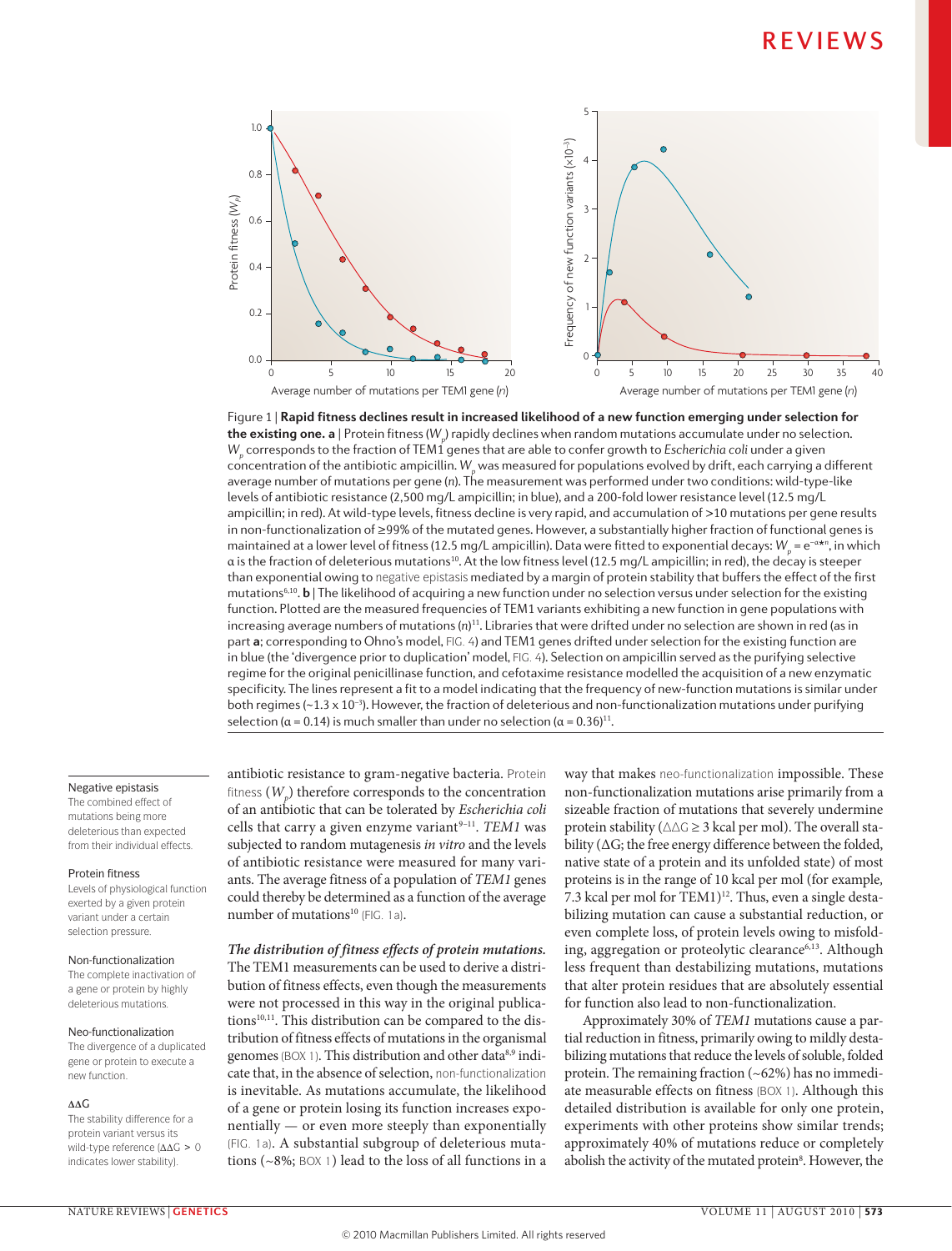

### **Protein fitness**

mean? Proteins are a key component of organismal fitness. Under some conditions, variation in only one protein Fitness is an organismal feature that relates to population growth rates. What then does the term 'protein fitness' contributes to fitness, and the effects of mutations in this protein can be directly connected to organismal fitness. In the presence of antibiotics, for example, the survival of a microorganism depends on the function of a single protein that mediates resistance, such as an enzyme that degrades the antibiotic. In such cases, the level of physiological function exerted by this protein can be easily measured and is denoted as protein fitness ( $W_p$ ).  $W_p$  would be proportional to the concentration of folded, active enzyme in a living cell (protein level or dosage) and to the activity per protein molecule (for example, the catalytic efficiency of the degrading enzyme, *k<sub>ca</sub>*K, and simple scenarios enable the description of the distribution of fitness effects for an individual protein and allow it to be compared to the distribution of fitness effects of mutations in an intact organism.

The figure shows the distribution of fitness effects of mutations for an individual protein (part **a**) and an organism (part **b**). In part **a**, the fraction of mutations that result in a loss of fitness was derived from measurements of fitness declines upon the accumulation of mutations, as exemplified in FIG. 1a. Below a certain level (<50 mg/L ampicillin), α remains constant (insetin part **a**), indicating that ~8% of the mutations cause complete non-functionalization (*W* = 0). The intermediate levels of fitness (0 < *W* < 1) were derived from the α values for 50–2,000 mg/L ampicillin10. The fraction of mutations with no effect on fitness (*W* = 1) is 0.63 (1 – 0.37, in which 0.37 is the α value obtained for the maximal, wild-type-like levels of fitness, 2,500 mg/L ampicillin). Part **b** shows the distribution of fitness effects for an intact organism. The effects were averaged for spontaneous and mutagen-induced mutations in yeast and re-binned similarly to the protein distribution. The fraction of non-functionalization mutations for yeast can only be estimated from the lowest fitness threshold (*W* = 0.025), as complete fitness loss (*W* = 0) in an organism cannot be measured.

# **is an organism a sum of its proteins?**

The graphs for a single protein (part **a**) and whole organism (part **b**) only provide a preliminary basis for discussion, as they differ in several key parameters, including the fitness thresholds. These caveats aside, the overall shapes of these distributions are strikingly similar. A notable difference seems to be that the fraction of non-functionalization mutations (*W* ≤ 0.025) is much higher for organisms than for an individual protein (~0.35 in organisms versus <0.1 for an individual protein). This difference suggests that complex, multi-component organisms could be more easily perturbed than their individual protein components. This is somewhat unexpected given the various redundancy and backup mechanisms that confer organisms with robustness to mutations. Indeed, mutations in metabolic enzymes show no loss of organismal fitness despite partial loss of enzyme function, and a large fraction of genes can be knocked out completely with no apparent fitness effect<sup>90</sup>.

The similarities and differences between the protein and organismal distributions therefore raise fundamental questions that need to be explored further. One possible explanation is that most proteins exhibit more deleterious distributions than that of TEM1 (BOX 2), although similar distributions were obtained for other enzymes<sup>8</sup>. Alternatively, partial loss of function of certain proteins may result in near-complete loss of fitness for the whole organism and, conversely, many mutations may have more deleterious effects than the complete removal of the gene (as in dominant-negative mutants). The distributions in panel **b** were extracted from ReFS 7,94.

### Disordered domains

Protein domains with a high degree of random coil and loop regions and a low degree of highly ordered secondary structure.

available data are largely limited to one class of proteins single-domain, soluble enzymes. Other classes of proteins, such as membrane proteins, remain unexplored and their distributions may differ substantially. Similarly, disordered domains may not behave in the same way as completely folded enzymes and viral proteins that show partial disorder may also show a different fitness distribution<sup>14</sup>.

### Mutational trade-offs

The above scenario is simplistic in that mutations are portrayed as showing uni-dimensional effects — a mutation is deleterious, neutral or advantageous. In reality, the effects of mutations are context-dependent or pleiotropic. Fitness effects vary depending on the evolutionary context or growth environment — a mutation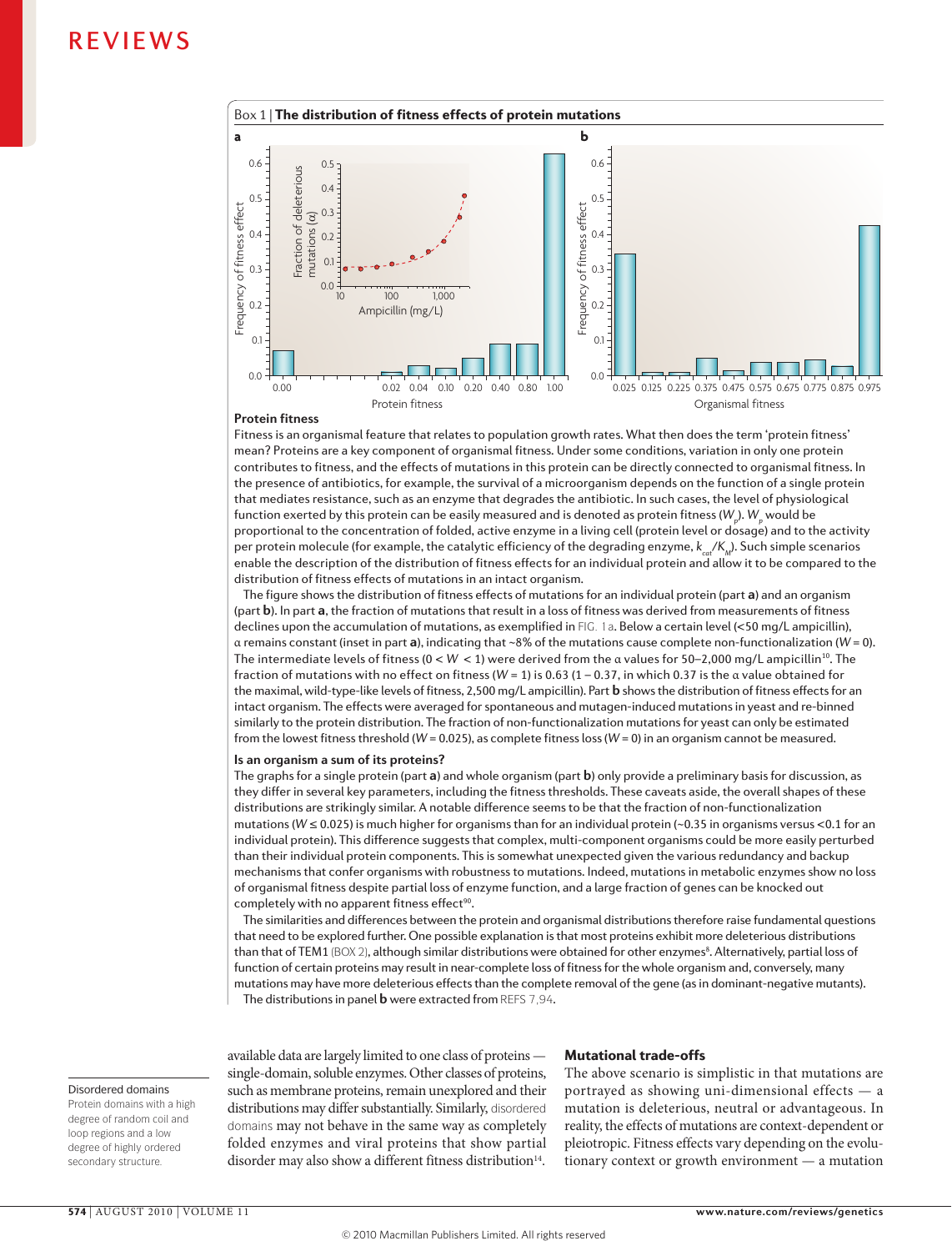

proportional to the protein's specific activity (activity per protein molecule, *f*) and to Figure 2 | **Protein fitness and mutational trade-offs.** Protein fitness (*Wp* ) is the level of folded and functional protein (protein dose, [*P*] 0 ), which in turn relates to protein stability. The fitness of an evolving protein increases via the accumulation of mutations that increase the new function. However, these mutations may also affect the protein's existing function and its stability. New–existing function trade-offs are defined by the fold-increase in the new function (in terms of affinity or catalytic efficiency) induced by the mutation versus the decrease in the existing function. Most mutations selected *in vitro* for improvements in an evolving promiscuous function show ≥10 times higher increases in the new function relative to the decrease in the existing one, although the existing function was not maintained under selection $21$ . Strong trade-offs are also seen, in which the decrease in the primary function is larger than the gain in the evolving new function $19-21$ . New-function-stability trade-offs refer to mutations that improve a new, evolving function but also reduce protein stability and may thereby reduce protein dose<sup>15,16</sup>. The red bars indicate the destabilizing effect of each group of mutations (average ΔΔG values, computationally predicted). Blue bars indicate the fraction of highly destabilizing mutations ( $\Delta\Delta G \geq 3$  kcal mol<sup>-1</sup>) within these groups. The left set of bars (bars 1–5) correspond to mutations in TEM1  $β$ -lactamase<sup>10,15,51</sup>, and the right set of bars (bars 6–8) correspond to mutations identified in laboratory evolution experiments in a large set of enzymes<sup>16</sup>. The destabilizing effects of mutations found in genes drifted under no selection, both in TEM1 (bar 1) and in other enzymes (bar 6), resemble those predicted for all possible mutations in TEM1 (bar 2). Selection purges destabilizing mutations, and strongly destabilizing mutations in particular, as seen in the analysis of mutations in TEM1 genes that drifted under purifying selection (bars 3 and 4, which represent low- and high-selection stringencies, respectively) and in other enzymes (bar 7). Mutations that confer new functions in TEM1 (bar 5) and in other enzymes (bar 8) show significantly higher destabilizing effects than those that accumulated under purifying selection to maintain the existing function.

# Apparently neutral mutations

Mutations that have no significant or observable fitness effect under a given environment.

# New-function mutations

Mutations that mediate changes in protein activity, typically by increasing a weak, latent promiscuous function.

can be neutral or deleterious in one environment but can become beneficial if the context changes. Similarly, a mutation may improve one protein activity at the expense of another. This pleiotropy gives rise to mutational trade-offs that make the fitness landscape multi-dimensional. We describe here two main types of trade-off that are well characterized and allude to others that have yet to be examined.

*New-function–stability trade-offs.* The configurational stability of a protein dictates the levels of soluble, functional protein<sup>6</sup>. Most mutations are destabilizing (FIG. 2), and once protein stability has dropped below a certain threshold the levels of soluble and functional protein decrease, thereby resulting in reduced protein and organismal fitness<sup>3,6,8,13</sup>. Purifying selection therefore purges mutations with strong or even mildly destabilizing effects, depending on the threshold of selection, and the remaining neutral or apparently neutral mutations exhibit low destabilizing effects. However, on average, mutations that confer new functions (newfunction mutations) exhibit stronger destabilizing effects than these neutral mutations. This trade-off was first described for TEM1<sup>15</sup> and was later confirmed for a large number of laboratory-evolved enzymes<sup>16</sup>, as well as for protein-protein interactions<sup>17</sup>. Owing to their destabilizing effect, new-function mutations often result in lower protein levels, and such mutations are less likely to cause the divergence of new function. Destabilizing mutations may also lead to misfolding and the resulting aggregates may reduce fitness<sup>18</sup>.

*New–existing function trade-offs.* New–existing function trade-offs relate to the exquisite specificity of proteins that is reflected in the classic description of a 'lock-and-key' complementarity between the shape and charge of the ligand or substrate and the protein's active site. Implicit in this view is the notion that a mutation that changes the shape of an active site to accommodate a new ligand is bound to disturb the interactions of the active site with the original ligand. Indeed, certain mutations exhibit strong new–existing function trade-offs, such that improvements in the evolving function are accompanied by large drops in the original function<sup>19,20</sup>. In general, strong trade-offs often relate to marked differences in the size, or charge, of the new versus the original ligand or substrate, and to the location of the mutation (these aspects are discussed elsewhere<sup>21</sup>). As discussed below, in such cases functional divergence depends on duplication or on compensatory mechanisms, such as the upregulation of protein expression.

Surprisingly, however, most mutations exhibit weak trade-offs with respect to latent and promiscuous protein functions<sup>22</sup>. This is highlighted by the effects of mutations that have been identified in many different cases of laboratory and natural evolution in a range of proteins<sup>21</sup>: many of these mutations show almost no trade-off and the vast majority result in a ≥10-fold gain in new function versus loss of the existing one (FIG. 2). Weak new–existing function trade-offs also underlie the evolution of protein–protein interactions<sup>17</sup>. Weak trade-offs are connected with the conformational flexibility of proteins because alternative conformations that mediate new functions can gain higher representation without severely compromising the conformation that mediates the existing function<sup>21,23</sup>. If the trade-off is sufficiently weak, new-function mutations can accumulate — or can even reach fixation — under purifying selection as part of 'neutral drift'.

*Regulatory trade-offs.* A new gene function usually means not only a new protein activity, but also a new regulatory regime. The original and the evolving functions may contribute to organismal fitness under conflicting regulatory regimes — that is, they might be needed at conflicting times and locations and may therefore trade off.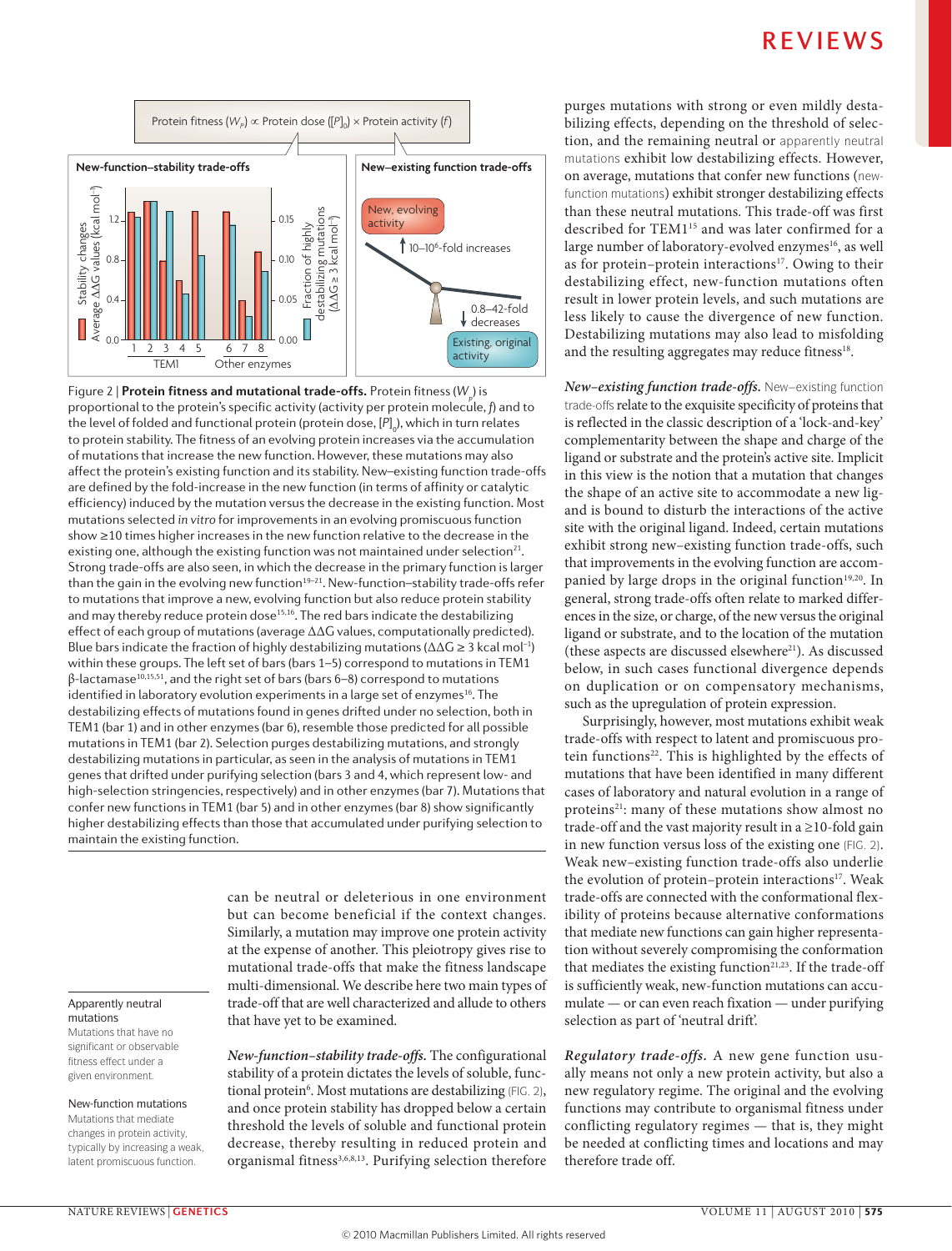# The advantage of purging deleterious mutations

The high frequency of deleterious mutations, and of non-functionalization mutations in particular, greatly decreases the likelihood of divergence. Indeed, a laboratory evolution experiment using TEM1 β-lactamase that was aimed at testing this hypothesis indicated that when deleterious mutations are purged under selection, the emergence of variants that exhibit the new function becomes far more likely<sup>11</sup> (FIG. 1b). The much lower frequency of new-function variants and the narrower window for their emergence are the outcome of a larger fraction of deleterious and non-functionalization mutations that accumulate under no selection ( $\alpha$  = 0.36, in which α represents the fraction of deleterious and non-functionalization mutations) in comparison to the population drifting under purifying selection ( $\alpha$  = 0.14). However, divergence under selection for the existing function is feasible only when the new–existing function trade-offs are weak enough, and when the level of purifying selection that acts on the drifting gene is sufficiently low to enable new-function mutations to accumulate. In the TEM1 model, both of these conditions are easily met $11$ .

The divergence of a new function under no selection versus the divergence of a new function under selection for the existing function are represented in different models — Ohno's model and the DPD model, respectively. These models are discussed in a later section.

### Buffering and compensatory mechanisms

The numbers and types of mutations that accumulate are influenced not only by the level of selection that acts on the drifting genes, as shown in FIG. 1a, but also by the availability of buffering and compensatory mechanisms, as discussed below.

*Gene duplication.* Duplication is not only a vehicle of functional divergence but also a means to buffer the deleterious effects of mutations. Duplication increases gene and protein doses and thereby reduces the level of purifying selection that acts on individual protein molecules. Under these reduced selection levels, a larger number of mildly deleterious mutations can accumulate (FIG. 1a; for example, a fitness level of  $W_p$  = 0.5 would enable an average of  $\sim$ 2 mutations per gene under strong selection pressure (2,500 mg/L ampicillin) versus ~5 under weak selection (12.5 mg/L ampicillin)). These mildly deleterious mutations include destabilizing but potentially adaptive mutations. Indeed, a common outcome of duplication is an increase in the accumulation of activityreducing mutations (ARMs)<sup>24</sup>. Most of these mutations decrease protein levels and are therefore readily compensated for by duplication.

Duplication may not only alleviate stability–newfunction trade-offs and new–existing function trade-offs but may also buffer regulatory trade-offs. By virtue of the duplicate being placed in a different genomic location, it is also likely to be expressed under a new regulatory regime. Indeed, gene duplications may give rise to new functions merely by having the same protein expressed in a different context (for example, a retrogene duplication of fibroblast

growth factor 4 (*FGF4*) resulted in different regulatory control from the endogenous *FGF4* and thereby gave rise to the short-legged phenotype in certain dog breeds)<sup>25,26</sup>.

In bacteria<sup>27</sup> and eukaryotes<sup>28</sup>, gene duplication is a relatively fast process that provides an immediate advantage by increasing gene and protein doses. The presence of duplicated genes that encode the same, or similar, function is often due to selection for higher enzymatic fluxes<sup>29,30</sup>. Retrogenes, which originate from the reverse transcription of mRNAs<sup>31</sup>, comprise another mode of duplication<sup>25,26</sup> that is sometimes described as 'lamarckian'32,33. In this mode, regulatory, physiological responses lead to higher protein doses through higher transcription levels, and higher mRNA levels increase the likelihood of retrogene formation. Thus, the higher protein doses are made heritable.

The compensatory potential of duplication is also apparent in its transient nature. As selection pressure is relaxed or as a protein's specific activity (activity per protein molecule) is increased through an adaptive mutation, duplicates are rapidly removed<sup>34</sup>. Therefore, we propose that duplication may act as an intermediate, bridging step. The absence of an overall correlation between gene dosage and gene duplicability<sup>35</sup> also supports a transient role for duplication.

*Upregulation of protein expression.* Protein doses can also be increased by mutations in regulatory elements. For example, mutations in the promoter region and in the signal peptide that augment protein levels by up to 10-fold are commonly observed in TEM1 under selection for higher antibiotic resistance<sup>36,37</sup>. Similarly, in Hall's classical experiment, the evolution of a new β-galactosidase function in *E. coli* resulted in the recruitment of an enzyme (evolved β-galactosidase (*ebg*)) that exhibits weak, promiscuous β-galactosidase activity. The first mutation inactivated the suppressor of *ebg* and thereby dramatically increased the expression levels of *ebg* 38,39. This is not a case of buffering trade-offs — *ebg* is a non-essential gene — but a demonstration of the buffering potential of upregulation.

A marked example of trade-offs that are alleviated by upregulation is that of glutamylphosphate reductase (*proA*). ProA reduces glutamylphosphate to yield glutamate 5-semialdehyde, an intermediate in proline biosynthesis. However, it also exhibits weak promiscuous activity that yields *N*-acetylglutamate 5-semialdehyde — an intermediate in arginine biosynthesis that is normally produced by *argC*. Selection of *argC* knockout cells for growth with no supplemented amino acids led to the fixation of a mutation in *proA*. However, the *proA* function is essential for proline synthesis, and the mutation exhibited a strong trade-off (12-fold increase in the evolving *argC* function versus 2,800-fold decrease in the original *proA* function). upregulation of *proA* levels enabled growth despite this trade-off<sup>19</sup>.

However, elevated expression levels only provide temporary relief. Expression is costly<sup>40,41</sup>. Moreover, for a significant fraction of proteins, increased dosages result in reduced fitness owing to undesirable promiscuous interactions driven by high protein concentrations<sup>42</sup>

### New–existing function trade-offs

The acquisition of a new function through mutations that undermine the existing function.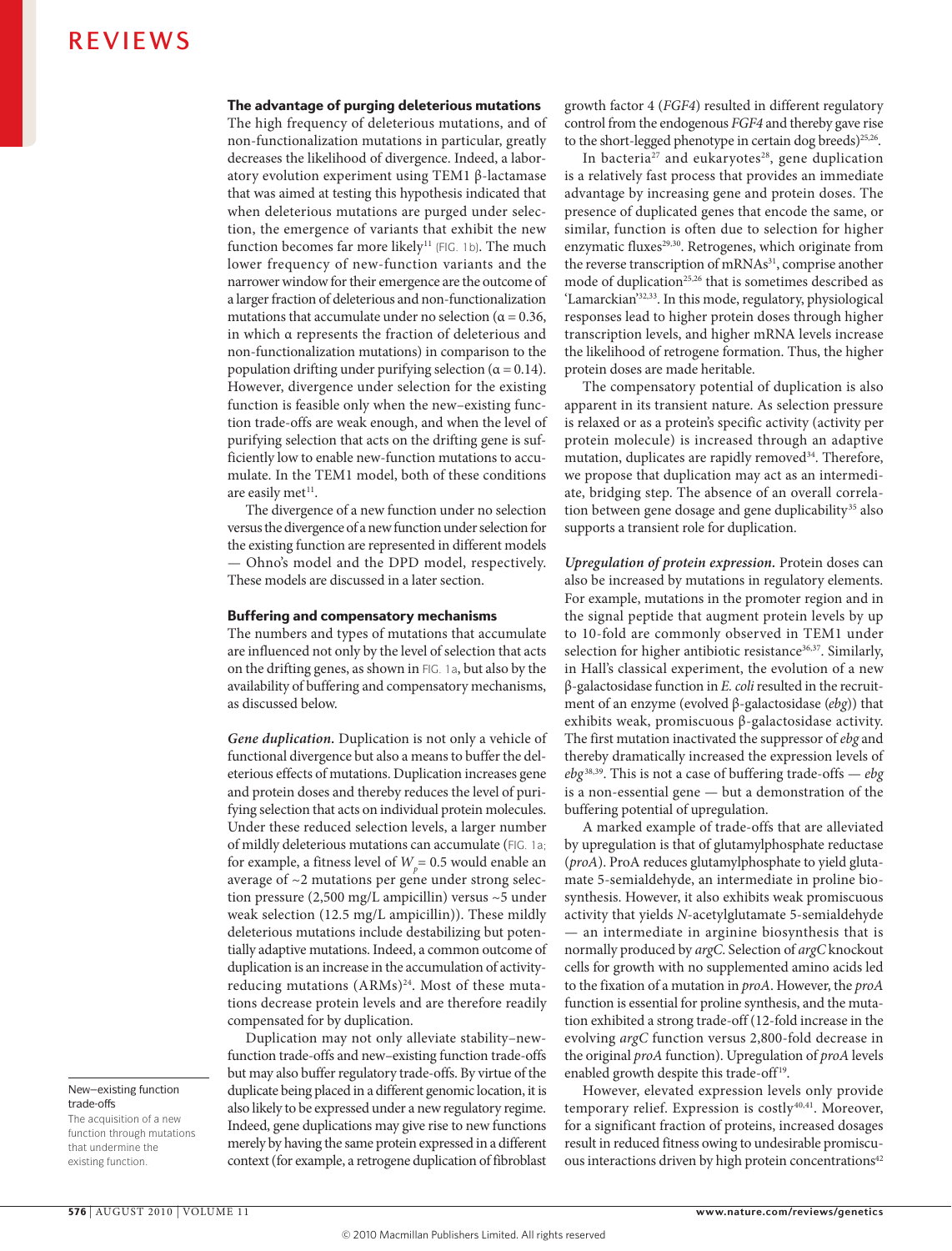

structure, sequence and functional homology between genes and proteins found in Figure 3 | **Divergence of protein-coding genes.** Protein-coding genes diverge along the lineage of the organisms in which they reside. The process is manifested in the various organisms and within the same organism. Genes annotated as Gene A represent orthologues — genes that diverged along the divergence of species. Orthologues usually differ in sequence but exhibit the same structure and function. Gene A and Gene B represent paralogues that resulted from gene duplication in one lineage (lineage C). Paralogues differ in sequence (typically to a larger degree than the Gene A orthologues) as well as in function.

or disturbed balance of protein complexes<sup>29,43</sup>. Thus, although increased protein doses can make a weak, promiscuous activity come into action and thereby provide an evolutionary starting point, these increased doses may also become deleterious owing to the very same effect. Higher expression levels might also increase the protein's sensitivity to mutations as misfolding and aggregation are concentration-dependent<sup>44</sup>. Thus, placement of an evolving protein under a relevant regulatory regime necessitates optimal, long-term solutions, the most common of which is the divergence of a duplicated gene that possesses higher activity as well as a new regulation scheme.

*Chaperones.* Chaperones also comprise a system for buffering genetic perturbations and can thus promote the acquisition of higher genetic diversity<sup>45,46</sup>. In addition, chaperones mediate adaptive evolution by buffering the deleterious effects of mutated genes that mediate new functions<sup>47</sup>. The capacity of the bacterial GroEL to buffer destabilizing mutations has been demonstrated<sup>48,49</sup>. Mutational drift (*in vitro* mutagenesis and purifying selection for the maintenance of protein function) in the presence of GroEL overexpression doubled the number of accumulating mutations by enabling the correct folding of enzyme variants that carry mutations with much higher destabilizing effects (>3.5 kcal per mol ΔΔg values on average, versus ~1 kcal per mol in the absence of GroEL)<sup>49</sup>. The chaperones also enabled an evolving protein to circumvent the stability trade-off of a newfunction mutation, and this facilitated the acquisition of a new enzymatic specificity — in terms of the number of newly evolved variants — and in their higher specificity and activity  $(\geq 10\text{-fold})^{49}$ .

Chaperones Proteins that mediate the

correct folding and assembly of other proteins.

*Compensatory, stabilizing mutations.* Because newfunction mutations are destabilizing, they are usually followed by stabilizing, compensatory mutations in the same protein<sup>15</sup>. Indeed, compensatory mutations are crucial in evolution and in particular in small populations<sup>50</sup>. The frequency of such mutations can be high. In TEM1, for example, more than 15 different stabilizing mutations have been identified<sup>51-54</sup>. At least ten of these were shown to act as global suppressors and to compensate for the destabilizing effects of a wide range of mutations, including new-function mutations<sup>51</sup>. Compensatory mutations are largely neutral (or even slightly deleterious) on a wild-type background, but may become highly advantageous on other backgrounds<sup>55</sup> and particularly in the background of new-function mutations. The accumulation of new-function mutations under purifying selection is therefore possible $11,51$ . Once present, such stabilizing mutations dramatically increase the likelihood of adaptation<sup>51,56</sup>. Other compensatory mutations can be deleterious on their own and advantageous only in combination with a new-function mutation. They are therefore likely to appear in genes that drift under no — or very weak — selection. At present, however, the relative occurrence of this epistatic mode of compensation is unknown.

# Divergent evolution of protein-coding genes

The divergence of new genes and their encoded proteins is a key evolutionary process that occurred multiple times throughout evolution. It is manifested in the existence of families and super-families of proteins that have each diverged from one common ancestor. Family members are characterized by similarities in structure, sequence and function, but also by the diversification of these features — in particular, of sequence and function. For example, members of a receptor family might all bind a ligand and subsequently activate a downstream response. However, each family member recognizes a distinctly different ligand. The variability of ligands in one family can be very high, for example*,* members of the Per-Arnt-Sim (PAS) receptor family recognize signals as diverse as photons and polyaromatic hydrocarbons<sup>57</sup>.

As a fundamental evolutionary process, the divergence of new genes and proteins has been examined from many angles. Our discussion focuses on the effects and trade-offs of protein mutations. For clarity, and owing to space constraints, we are forced to generalize some of the arguments and to omit important aspects of evolutionary theory and population genetics that are addressed elsewhere<sup>1,2</sup>.

*Gene duplication.* Divergence can occur through duplication of the ancestral gene to give two related genes, or 'paralogues' (*genA* and *genB*; FIG. 3). Duplication is a very frequent event. This is apparent in a variety of eukaryotic genomes in which 1–10% of genes seem to coexist with their nearly identical duplicates<sup>58</sup> and by the high variability of gene copy number between individual genomes<sup>59,60</sup>. The duplicated segments span from several bases up to whole genomes. However, our discussion revolves around the schematic case of duplication of one gene.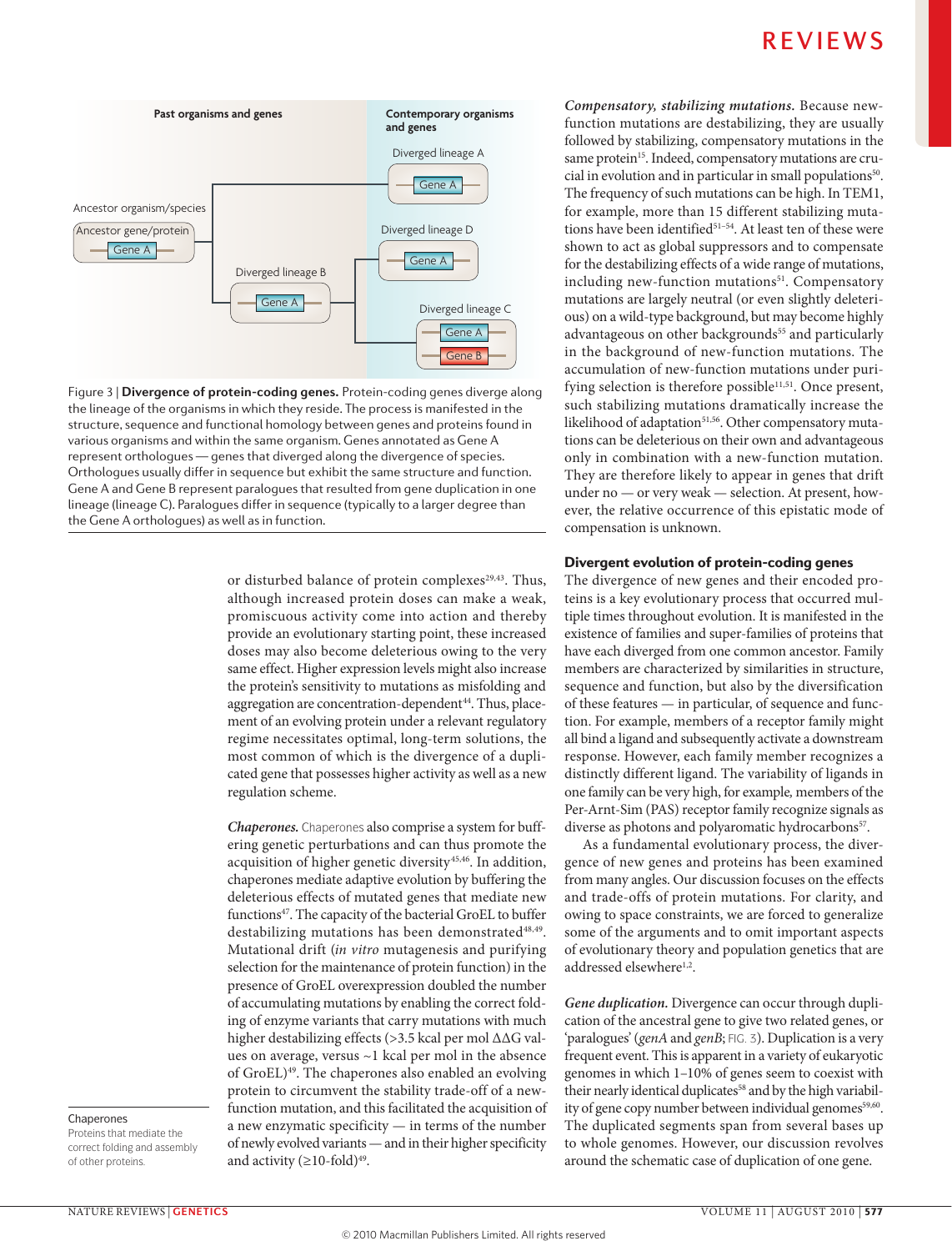

Figure 4 | **Divergent evolution via gene duplication.** Three basic models are described that differ in several ways. In both Ohno's model and the sub-functionalization model, duplication is a neutral event that is neither selected for nor against. By contrast, the 'divergence before duplication' (DPD) model assumes that duplication is positively selected because higher protein doses provide an immediate advantage. In Ohno's model, the adaptive mutation (or mutations) accumulates in the duplicate under no selection. However, in the two other models, mutations occur under selection: in sub-functionalization, purifying selection acts on both copies to maintain the original function, and in the DPD model, mutations with adaptive potential are selected for before duplication. Finally, Ohno's model is asymmetric — by default, the new function arises in the duplicated copy. By contrast, the DPD and sub-functionalization models are in principle symmetric (the new function may appear in either the original or the duplicated copy), although in effect the new function is more likely to be mediated by the duplicated copy. For a detailed discussion of these models, see ReFS 1,2.

*Divergence in the absence of duplication.* Divergence of sequence and function also occurs without duplication. Sequence divergence occurs constantly and gives rise to orthologues, the functions of which are considered to be identical (FIG. 3). Many of the sequence differences between orthologues are therefore considered neutral — that is*,* the sequence differences are not associated with adaptation towards new functions. The degree to which these assumptions are true is unclear. Many genes that are assigned as orthologues encode proteins with different activities in different organisms, in particular when these functions are not part of the well-defined core metabolism<sup>61</sup>. Features other than activity per se also evolve — for example, the adaptation of a protein to different cellular compartments or tissues and to the partners with which they interact (compartmental adaptation). Although our discussion focuses on the functional divergence of paralogues through gene duplication, the mutational effects that are discussed here also apply to the divergence of sequence and function in orthologues.

# Mechanisms of divergence: prevailing models

What are the driving forces for gene duplication, and what are the selection pressures that shape the evolving gene pair? To address these questions, we outline three basic models of divergence and examine them in light of the mutational effects and trade-offs that are discussed above.

Ohno's model. According to this classical model<sup>62,63</sup>, duplication is a neutral event and the redundant duplicated copy freely accumulates mutations under no selection. Only when a new need arises do mutations that endow a new function come under selection (FIG. 4). Over the years, Ohno's model has been questioned, primarily because it predicts that duplicated copies (close or nearly identical paralogues) would drift under no selection, whereas the analysis of genomes indicates the contrary24,64. Several other lines of evidence run counter to the expectations of Ohno's model. The expression of a redundant copy carries an energetic cost $40,41$  that may lead to a selective pressure to inactivate it. Genes that evolve under no selection also accumulate commonly occurring destabilizing mutations that lead to protein aggregation and that may reduce organismal fitness<sup>18</sup>. Indeed, empirical evidence frequently indicates that both members of a gene pair are expressed and maintained under purifying selection<sup>24,65,66</sup>. Furthermore, as discussed above, gene duplication is often not a neutral event, but is positively selected under demands for higher protein doses<sup>67,68</sup>.

From the point of view of mutational effects, the feasibility of Ohno's model is affected by two factors. On the one hand, because the frequency of mutations that completely inactivate proteins is high, nonfunctionalization is the most likely fate of genes that accumulate mutations under no selection (BOX 1; FIG. 1a).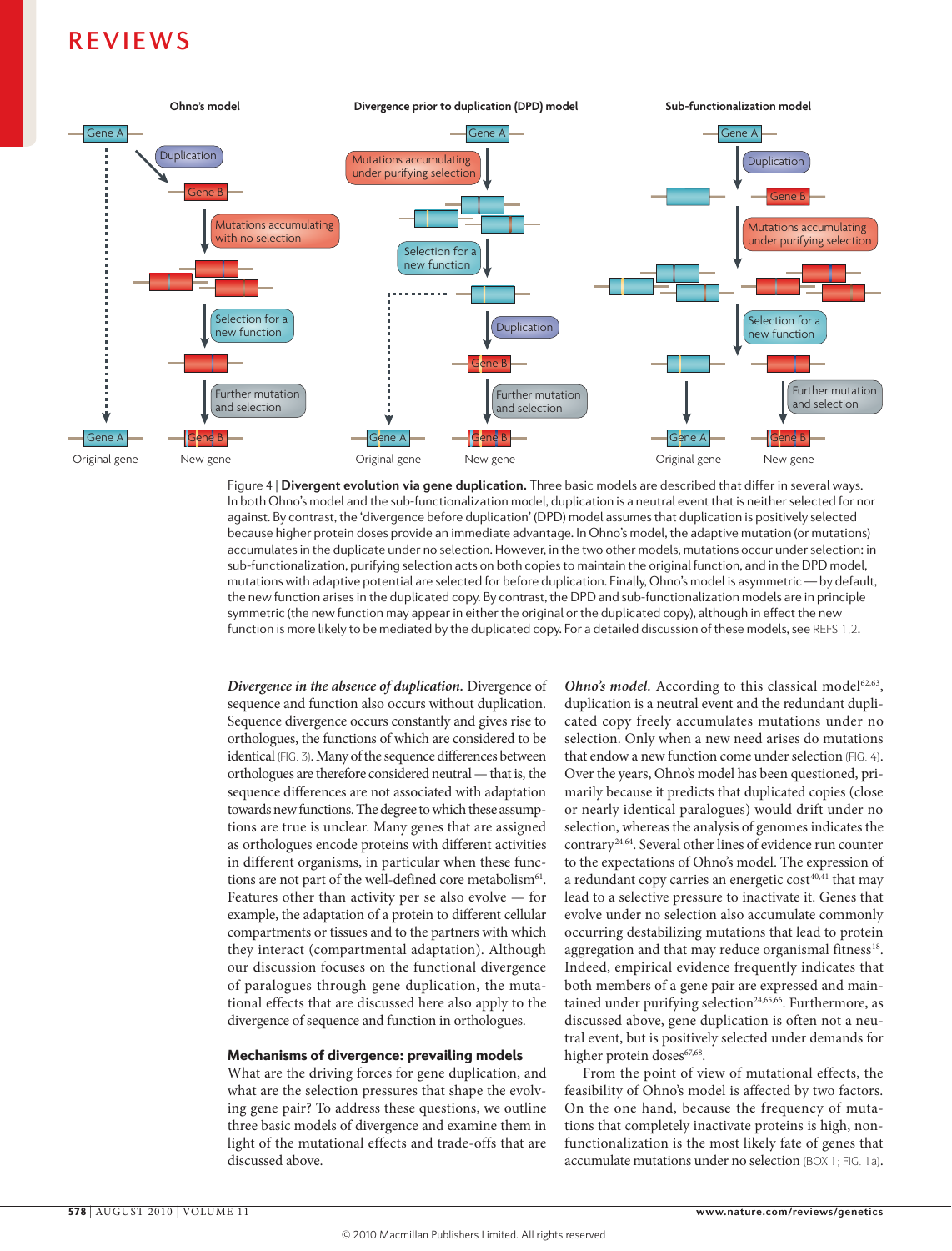On the other hand, the assumption of a fitness trade-off between the existing and the new function underlines the need to duplicate and generate a redundant copy that is free from the burden of selection<sup>69</sup>. Inherent to Ohno's model is therefore the view of exquisite, absolute specificity; that genes and proteins are specialists — one sequence equals one structure and one function. This view of protein function has become untenable<sup>23,70</sup>. Therefore, although certain cases of strong trade-offs (as exemplified earlier) may render Ohno's model the most feasible, alternative modes of divergence are based on weak trade-offs and on the notion of 'gene sharing'71,72 — that is, one gene or protein performing more than one function.

Genes and proteins as generalists. Gene sharing was inspired by the discovery that several structural eye-lens proteins (crystallins) are identical, or nearly identical, in sequence to certain metabolic enzymes $71,72$ . Since then, numerous examples of proteins with multiple functions have accumulated, including proteins that are renowned for their exquisite specificity. For example, in mast cells, lysyl-tRnA-synthetase catalyses the synthesis of a signalling molecule, diadenosine tetraphosphate (Ap4A)<sup>73</sup>. Under specific pathogenic circumstances, glyceraldehyde-3-phosphate dehydrogenase (gAPDH), a common cytosolic metabolic enzyme, is transferred to the nucleus and signals a death cascade<sup>74</sup>. RNase A is another example of a protein that has evolved hostdefence functions that are unrelated to its original enzymatic activity<sup>75</sup>. These secondary functions are all organism and/or tissue specific and have therefore evolved well after the primary function. Thus, although specialization may ultimately depend on duplication, generalist intermediates are a feasible option.

The feasibility that new functions may develop in an existing protein without necessarily compromising its original function is also supported by the notion of promiscuous and/or moonlighting functions. Many proteins perform functions that they did not evolve for. This functional pleiotropy is related to the conformational pleiotropy of proteins. That is, the existence of multiple structures in the same sequence also enables the existence of multiple functions<sup>23,70</sup>. These coincidental, promiscuous activities often serve as starting points for the evolution of new functions if, or when, the need arises<sup>76-79</sup>. For example, enzymes that evolved millions of years ago can exhibit promiscuous activities towards chemicals that were introduced only several decades ago. This provides ample starting points for the divergence of new enzymes that specialize in degrading man-made chemicals<sup>80,81</sup>. The structural, mechanistic and evolutionary aspects of protein promiscuity are discussed in recent reviews<sup>21,82</sup>.

*Divergence before duplication model.* Several divergence models that are based on generalist intermediates have been proposed<sup>22,65,69</sup>, and they are grouped here under the title of DPD. Models such as the 'innovation– amplification-divergence' model<sup>68</sup> and the 'escape from adaptive conflict' model<sup>83-85</sup> also belong to this category. According to the DPD model, an initial level of the new, evolving function is acquired while the original function is maintained (FIG. 4). Duplication occurs after the new function also becomes under positive selection. Duplication may provide an immediate advantage by increasing protein levels, thereby compensating for the low efficiency of the new, evolving function — it also eventually enables two specialists to emerge from a generalist intermediate.

*Sub-functionalization model.* The third model the sub-functionalization model, also known as the 'duplication–degeneration–complementation' (DDC) model86 — combines elements from both Ohno's model and the DPD model (FIG. 4). It is based on the hypothesis that deleterious mutations can accumulate in either the original or the copy owing to the relief in selection pressure that is afforded by duplication<sup>64,87</sup>. The two copies may therefore acquire complementary loss-of-function mutations such that both genes are now required to maintain the function of a single ancestral gene. This model was originally devised for regulatory elements<sup>88</sup>, but it can readily be extended to proteins<sup>11,24</sup>.

*Mutational effects and divergence models.* With respect to mutational fitness effects, the DPD and sub-functionalization models minimize the threat of highly deleterious and non-functionalization mutations because the diverging gene remains constantly under selection (FIG. 1b). Furthermore, following duplication, mildly deleterious ARMs can occur with higher frequency24 (BOX 1). Thus, duplication allows the accumulation of ARMs, whereas ARMs cause the duplicated copy to come under selection, and this results in a mechanism that maintains duplicated genes and ARMs because they are interdependent. The feasibility of the DPD and sub-functionalization models depends, however, on the new-function mutations having weak effects on the existing function, namely on having no (or weak) trade-offs. Therefore, from the point of view of mutational effects, the forces that favour the DPD and the sub-functionalization models also work against them. By contrast, new–existing function tradeoffs do not interfere with Ohno's model, in which new function arises from redundant gene copies that drift under selection.

The magnitude of mutational trade-offs therefore affects the feasibility of these divergence models, and the mutation in *genA* that becomes selectable for the new function is the crucial 'decision point'. The relative likelihood of the different divergence modes (FIG. 4) would be determined by the interplay among the trade-offs that are associated with this mutation, the respective buffering mechanisms, and the magnitude of selection that acts on the existing and the new functions. If trade-offs are sufficiently weak or masked by buffering mechanisms other than duplication, the need for immediate duplication is alleviated and the DPD model becomes most feasible. If the trade-offs (the new-function–stability trade-offs in particular) are stronger, so that the new-function mutation reduces protein

### Specialists

Genes or proteins that exert one specific function with high proficiency.

#### Generalist

A gene or protein that exerts multiple functions, typically one primary function and additional secondary or promiscuous functions.

### New-function–stability trade-offs

Mutations that increase the new, evolving function but reduce protein stability and protein dosage.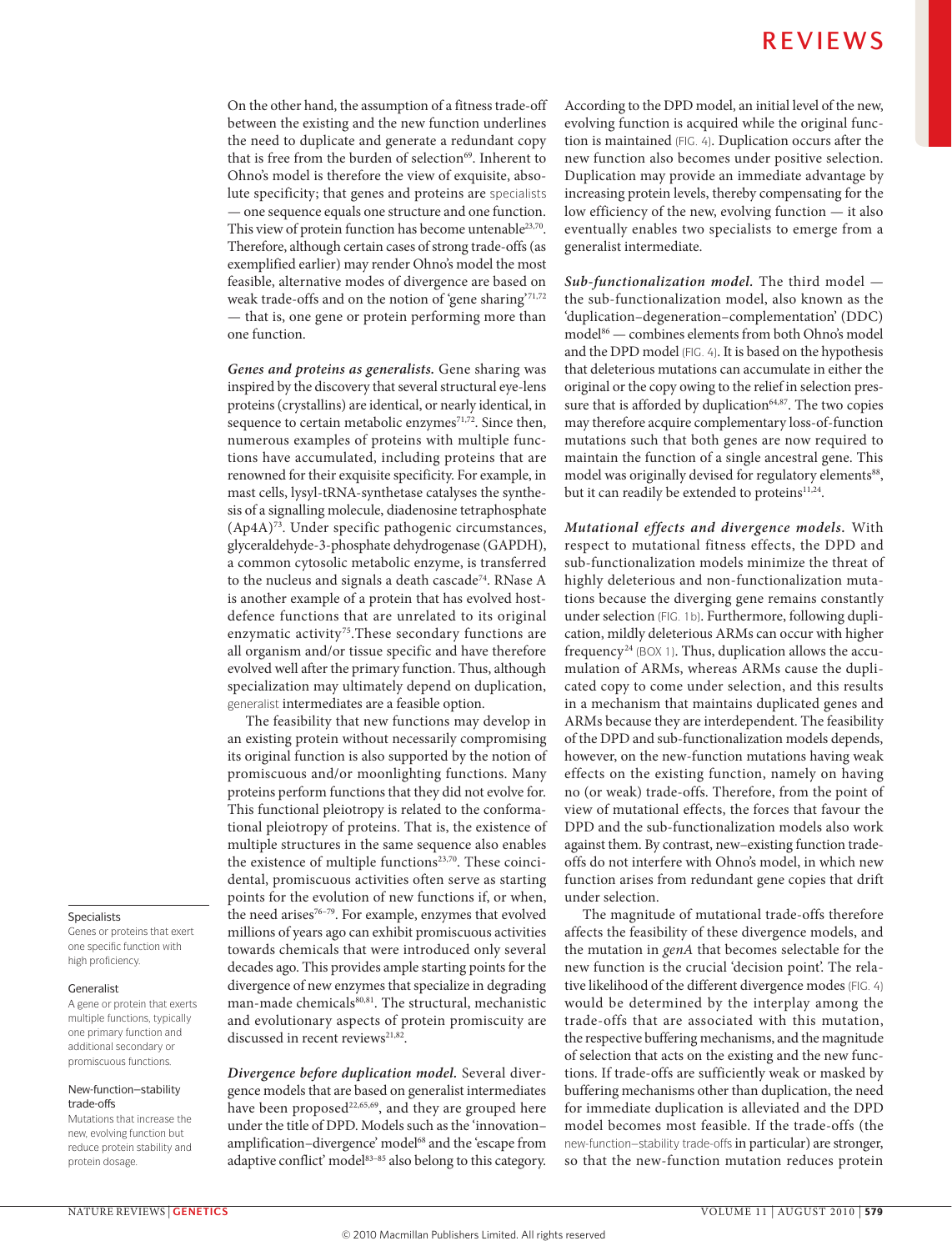# Box 2 | Open questions and future directions

### **the distribution of mutational effects — beyond single proteins**

The fitness effects of mutations in a cellular, let alone organismal, context are much more complex than in isolated proteins such as TEM1 β-lactamase. Future aims include the examination of fitness effects under native conditions (such as the expression of a chromosomal gene from its endogenous promoter) and the investigation of how the fate of mutated variants is affected by various buffering mechanisms and by mechanisms of protein trafficking and clearance.

### **the distribution of mutational effects — is an organism a sum of its proteins?**

Surprisingly, on preliminary examination, organisms seem to be more sensitive to mutations than their component proteins (BOX 1). The overall similarity in the distributions of fitness effects of mutations for a single protein and an intact organism, in addition to the differences, demand further exploration.

### **studies of natural protein divergence**

Our knowledge of protein mutations and their effects comes primarily from the study of model cases. In only a few cases has the natural divergence of a protein (or its clinical divergence, as in TEM1) been subsequently studied in the laboratory. Studies of actual adaptations will provide an interesting and more conclusive picture of how new genes and proteins diverge<sup>5</sup>. Potential study targets include adaptations towards man-made chemicals, such as pesticides and herbicides in bacteria<sup>81,95,96</sup>, insects<sup>97</sup> or plants<sup>98</sup>. Secondary metabolism in plants is another rich source of functional diversification<sup>99</sup>.

# **Reconstructions of ancestors and their divergence paths**

Reconstructing ancestral genes and proteins and the divergence paths that led to contemporary proteins is a powerful approach that can also be applied to examine the mutational paths and the effects of individual mutations on the divergence process<sup>5</sup>.

# **compartmental adaptations**

'Function' refers not only to what a protein does in a living organism but also to where it does it. The same activity (for example, catalysing a given enzymatic transformation) can take place in different compartments or organisms. This means that proteins can be placed under different regulation schemes and be processed differently with regard to synthesis, transport, pH optimum, stability, and so on. It will be interesting to explore the sequence changes that drive compartmental adaptation, as these could be more intense than the sequence alterations that drive changes in activity itself.

## **Divergence by horizontal gene transfer**

Horizontal (lateral) gene transfer is a common source of evolutionary innovation. A related gene imported from another organism partly resembles a newly formed duplicate, so it will be worth investigating whether the above-discussed mechanisms, mutational effects and their trade-offs apply.

### **evolutionary rates**

The rates of evolution of proteins (the average number of amino acid exchanges per position, per generation) are widely distributed between organisms (viral proteins provide a clear example)<sup>14</sup>, as well as within the same organism. Many factors might be involved<sup>4,44</sup>, but the effects of the protein's structure and its response to mutations (the distribution of mutational effects) remain unclear.

### **epistasis and protein evolution**

Although it is beyond the scope of this Review, epistasis is an important factor in protein evolution $100-102$ . If the effect of a given mutation depends on whether another mutation (or mutations) is present, the likelihood and mechanism of divergence will be affected. For example, new-function mutations may not be fixed unless a stabilizing, compensatory mutation is already present. Conversely, a compensatory mutation can be neutral or even deleterious on its own but beneficial in combination with a destabilizing mutation<sup>17,49,56,103</sup>. Exploring the mutations that underline various divergence paths may provide new insights regarding the role of epistasis in directing the mechanism of divergence.

dosage, duplication via either the sub-functionalization or the DPD model is the most plausible route. Finally, if the above-mentioned mutation exhibits prohibitively high trade-offs, Ohno's model would be the most likely mode of divergence.

The DPD and sub-functionalization models also change the fitness landscape such that previously neutral — or even slightly deleterious — mutations that possess some adaptive potential may become advantageous under a different context or environment. This change is possibly the most fascinating facet of mutational pleiotropy and is also related to the notions of hidden variation and neutral networks.

*Hidden variation and neutral networks.* The frequency of new-function mutations is of the order of 10–3 (FIG. 1b). If evolution of a new function depends on the simultaneous acquisition of two or more mutations, the frequency of adaptive events becomes impossibly low. However, the frequency dramatically increases if adaptive mutations accumulate as 'apparently neutral'. Thus, neutrality could be a facilitator rather than an opposing force to evolutionary innovation<sup>89,90</sup>. Neutrality, or hidden genetic variation (variation that has no apparent effect on fitness), and mechanisms such as those mediated by chaperones that increase its prevalence may therefore promote adaptation<sup>46,49</sup>.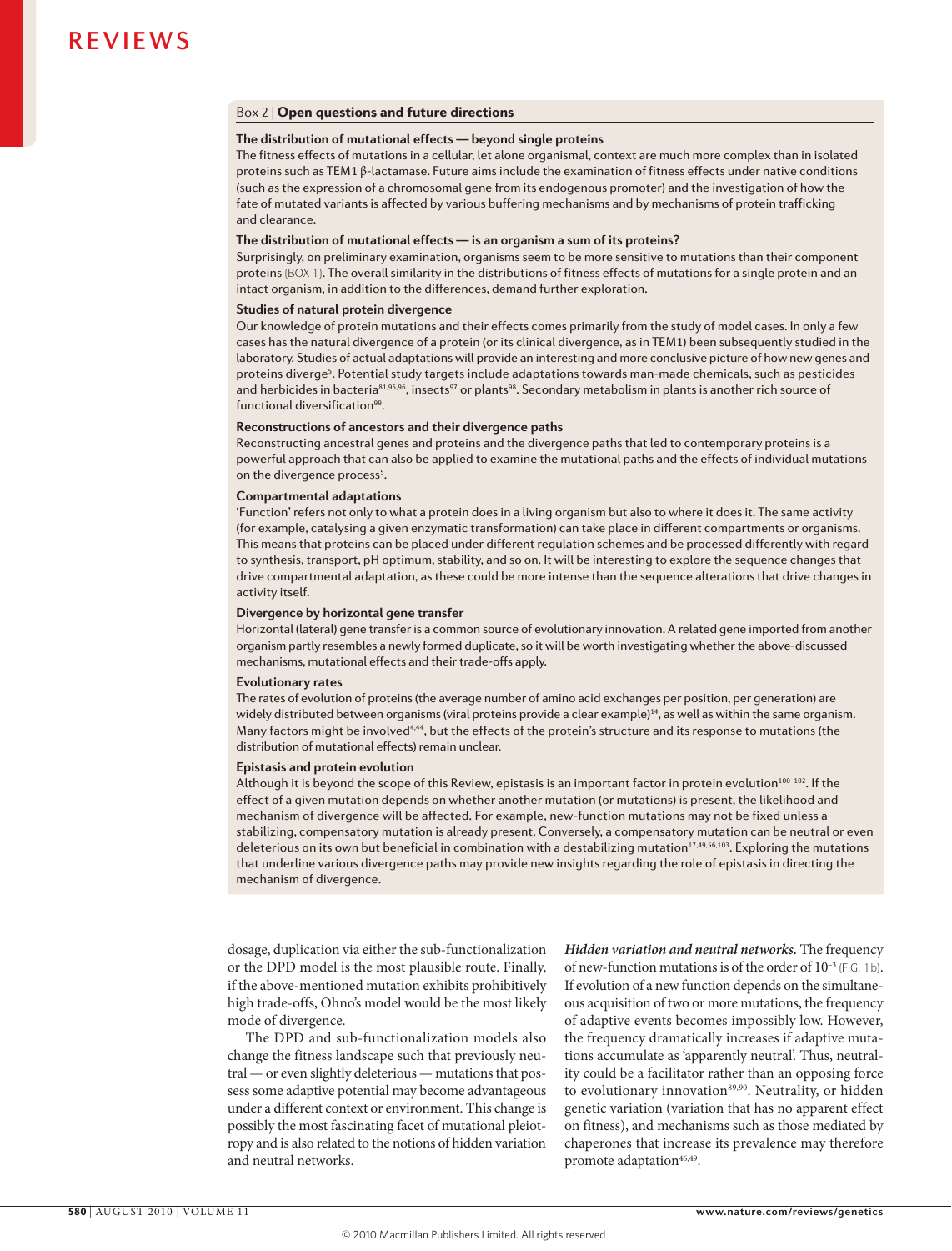### Productive variation

Genetic variation that does not compromise fitness in the dwelling environment but holds the potential for adaptation to new environments.

The role of hidden variation is also generalized under the description of neutral networks. These are sets of genotypes that exhibit the same phenotype and that are connected by single mutations. However, phenotype and fitness are defined by the traits that are under selection at a given time. A change in genotype may have no apparent effect on phenotype at present, but can change the potential for future adaptations: "by moving neutrally something does vary: the potential for change"<sup>91</sup>. The notion of neutral networks is tightly linked with the prevalence of weak new–existing function trade-offs and with proteins exhibiting alternative structures and functions alongside their primary one<sup>21,23,70,92</sup>. This latent pleiotropy provides the basis for the expansion of neutral networks and for the manner in which they change the adaptive potential of proteins.

### Summary and future research directions

We have proposed that, among other factors $1,2$ , the likelihood of a particular mechanism of divergence occurring is determined by mutational effects on protein function and stability, by trade-offs between mutational effects and by alleviation of these trade-offs. The key to adaptation is genetic variation or, more precisely, productive variation — namely the sequence variations that do not compromise organismal fitness under the current state but maintain the potential to adapt to new states. Duplication is a key mechanism for the acquisition of productive variation. However, laboratory evolution experiments indicate that purging of non-functionalization mutations provides a major advantage. Thus, although duplication is a primary means of increasing variation and, in particular, of circumventing trade-offs, it increases variation not necessarily through the complete removal of the selection pressure (as in Ohno's model) but by reducing selection pressures under modes of divergence such as sub-functionalization. Indeed, the stringency of selection that acts on the diverging gene is of key importance<sup>93</sup> — total relaxation of selection results in rapid non-functionalization (FIG. 1), whereas a highly stringent selection purges nearly all new-function mutations due to trade-offs<sup>11</sup>. A relaxed level of purifying selection owing to the higher gene and protein doses that are afforded by duplication<sup>24</sup> and to the other buffering and compensatory mechanisms that are noted above, enables the accommodation of a larger fraction of mutations that includes adaptive mutations.

Although our knowledge of how mutations affect protein structure and function, and subsequently protein evolution, has increased dramatically, many aspects remain unexplored — some of these are outlined in BOX 2. The overall, long-term goal is to provide an integrated yet detailed description of protein evolution that includes the selection forces that acted on the evolving organism, as well as the role and effects of mutations in shaping the function and structure of its individual proteins, and of the accompanying changes in non-coding, regulatory regions.

- 1. Conant, G. C. & Wolfe, K. H. Turning a hobby into a job: how duplicated genes find new functions. *Nature Rev. Genet.* **9**, 938–950 (2008).
- Innan, H. & Kondrashov, F. The evolution of gene duplications: classifying and distinguishing between models. *Nature Rev. Genet.* **11**, 97–108 (2010).
- 3. DePristo, M. A., Weinreich, D. M. & Hartl, D. L. Missense meanderings in sequence space: a biophysical view of protein evolution. *Nature Rev. Genet.* **6**, 678–687 (2005).
- 4. Pal, C., Papp, B. & Lercher, M. J. An integrated view of protein evolution. *Nature Rev. Genet.* **7**, 337–348 (2006).
- 5. Dean, A. M. & Thornton, J. W. Mechanistic approaches to the study of evolution: the functional synthesis. *Nature Rev. Genet.* **8**, 675–688 (2007).
- 6. Tokuriki, N. & Tawfik, D. S. Stability effects of mutations and protein evolvability. *Curr. Opin. Struct. Biol.* **19**, 596–604 (2009).
- 7. Eyre-Walker, A. & Keightley, P. D. The distribution of fitness effects of new mutations. *Nature Rev. Genet.* **8**, 610–618 (2007).
- 8. Camps, M., Herman, A., Loh, E. & Loeb, L. A. Genetic constraints on protein evolution. *Crit. Rev. Biochem. Mol. Biol.* **42**, 313–326 (2007).
- 9. Bloom, J. D. *et al.* Thermodynamic prediction of protein neutrality. *Proc. Natl Acad. Sci. USA* **102**, 606–611 (2005).
- 10. Bershtein, S., Segal, M., Bekerman, R., Tokuriki, N. & Tawfik, D. S. Robustness–epistasis link shapes the fitness landscape of a randomly drifting protein. *Nature* **444**, 929–932 (2006).
- 11. Bershtein, S. & Tawfik, D. S. Ohno's model revisited: measuring the frequency of potentially adaptive mutations under various mutational drifts. *Mol. Biol. Evol.* **25**, 2311–2318 (2008).
- 12. Hecky, J. & Muller, K. M. Structural perturbation and compensation by directed evolution at physiological temperature leads to thermostabilization of β-lactamase. *Biochemistry* **44**, 12640–12654  $(2005)$
- Yue, P. & Moult, J. Identification and analysis of deleterious human SNPs. *J. Mol. Biol.* **356**, 1263–1274 (2006).
- 14. Tokuriki, N., Oldfield, C. J., Uversky, V. N., Berezovsky, I. N. & Tawfik, D. S. Do viral proteins possess unique biophysical features? *Trends Biochem. Sci.* **34**, 53–59 (2009).
- 15. Wang, X., Minasov, G. & Shoichet, B. K. Evolution of an antibiotic resistance enzyme constrained by stability and activity trade-offs. *J. Mol. Biol.* **320**, 85–95 (2002).
- 16. Tokuriki, N., Stricher, F., Serrano, L. & Tawfik, D. S. How protein stability and new functions trade off. *PLoS Comput. Biol.* **4**, e1000002 (2008).
- 17. Levin, K. B. *et al.* Following evolutionary paths to protein–protein interactions with high affinity and selectivity. *Nature Struct. Mol. Biol.* **16**, 1049–1055 (2009).
- 18. Lindner, A. B., Madden, R., Demarez, A., Stewart, E. J. & Taddei, F. Asymmetric segregation of protein aggregates is associated with cellular aging and rejuvenation. *Proc. Natl Acad. Sci. USA* **105**, 3076–3081 (2008).
- 19. McLoughlin, S. Y. & Copley, S. D. A compromise required by gene sharing enables survival: implications for evolution of new enzyme activities. *Proc. Natl Acad. Sci. USA* **105**, 13497–13502 (2008).
- 20. Vick, J. E., Schmidt, D. M. & Gerlt, J. A. Evolutionary potential of (β/α)8-barrels: *in vitro* enhancement of a 'new' reaction in the enolase superfamily. *Biochemistry* **44**, 11722–11729 (2005).
- 21. Khersonsky, O. & Tawfik, D. S. Enzyme promiscuity: a mechanistic and evolurtionary perpective. *Ann. Rev. Biochem.* **79**, 471–505 (2010).
- 22. Aharoni, A. *et al.* The 'evolvability' of promiscuous protein functions. *Nature Genet.* **37**, 73–76 (2005).
- 23. Tokuriki, N. & Tawfik, D. S. Protein dynamism and evolvability. *Science* **324**, 203–207 (2009).
- 24. Scannell, D. R. & Wolfe, K. H. A burst of protein sequence evolution and a prolonged period of asymmetric evolution follow gene duplication in yeast. *Genome Res.* **18**, 137–147 (2008).
- 25. Kaessmann, H. Genetics. More than just a copy. *Science* **325**, 958–959 (2009). Parker, H. G. et al. An expressed fgf4 retrogene is
- associated with breed-defining chondrodysplasia in domestic dogs. *Science* **325**, 995–998 (2009).
- 27. Andersson, D. I. & Hughes, D. Gene amplification and adaptive evolution in bacteria. *Annu. Rev. Genet.* **43**, 167–195 (2009).
- 28. Schimke, R. T. Gene amplification in cultured cells. *J. Biol. Chem.* **263**, 5989–5992 (1988).
- 29. Papp, B., Pal, C. & Hurst, L. D. Metabolic network analysis of the causes and evolution of enzyme dispensability in yeast. *Nature* **429**, 661–664 (2004).
- 30. Perry, G. H. *et al.* Diet and the evolution of human amylase gene copy number variation. *Nature Genet.* **39**, 1256–1260 (2007).
- 31. Fablet, M., Bueno, M., Potrzebowski, L. & Kaessmann, H. Evolutionary origin and functions of retrogene introns. *Mol. Biol. Evol.* **26**, 2147–2156 (2009).
- 32. Jablonka, E. & Lamb, M. J. *Epigenetic Inheritance and Evolution: The Lamarckian Dimension* (Oxford Univ. Press, Oxford, UK, 1995).
- 33. Steele, E. J., Lindley, R. A. & Blanden, R. V. *Lamarck's Signature: How Retrogenes Are Changing Darwin's Natural Selection Paradigm*, (Allen & Unwin; Perseus Books, Australia, 1988).
- 34. Chen, G. K. *et al.* Preferential expression of a mutant allele of the amplified *MDR1* (*ABCB1*) gene in drug-resistant variants of a human sarcoma. *Genes Chromosomes Cancer* **34**, 372–383 (2002).
- 35. Qian, W. & Zhang, J. Gene dosage and gene duplicability. *Genetics* **179**, 2319–2324 (2008).
- 36. Goldsmith, M. & Tawfik, D. S. Potential role of phenotypic mutations in the evolution of protein expression and stability. *Proc. Natl Acad. Sci. USA* **106**, 6197–6202 (2009).
- 37. Siu, L. K., Ho, P. L., Yuen, K. Y., Wong, S. S. & Chau, P. Y. Transferable hyperproduction of TEM-1 β-lactamase in *Shigella flexneri* due to a point mutation in the pribnow box. *Antimicrob. Agents Chemother.* **41**, 468–470 (1997).
- 38. Hall, B. G. Evolution of a regulated operon in the laboratory. *Genetics* **101**, 335–344 (1982).
- 39. Hall, B. G. The EBG system of *E. coli*: origin and evolution of a novel β-galactosidase for the metabolism of lactose. *Genetica* **118**, 143–156 (2003).
- 40. Stoebel, D. M., Dean, A. M. & Dykhuizen, D. E. The cost of expression of *Escherichia coli* lac operon proteins is in the process, not in the products. *Genetics* **178**, 1653–1660 (2008).